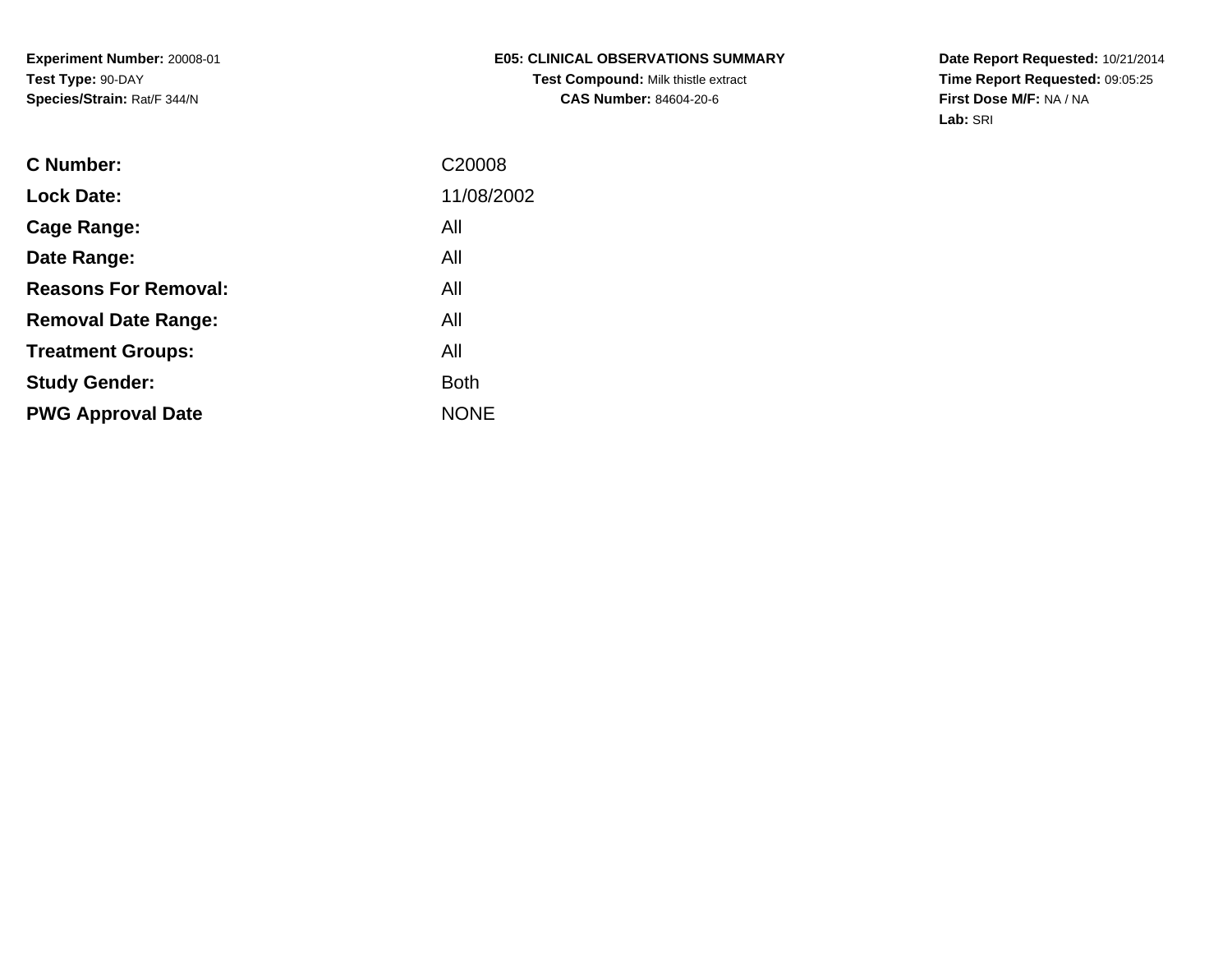#### **E05: CLINICAL OBSERVATIONS SUMMARYTest Compound:** Milk thistle extract**CAS Number:** 84604-20-6

**Date Report Requested:** 10/21/2014**Time Report Requested:** 09:05:25**First Dose M/F:** NA / NA**Lab:** SRI

| :MALE<br>SEY        | WFFK·14 |            |                             |      |     |
|---------------------|---------|------------|-----------------------------|------|-----|
| <b>OBSERVATIONS</b> |         | <b>PPM</b> | <b>PPM</b><br>つイつに<br>ง เ ย | 6250 | PPM |

| <b>OBSERVATIONS</b> |                 | <b>PPM</b>    | 3125            | <b>PPM</b> | 6250            | <b>PPM</b>    | 12500           | <b>PPM</b> |
|---------------------|-----------------|---------------|-----------------|------------|-----------------|---------------|-----------------|------------|
|                     | <b>CURRENT*</b> | <b>TOTAL+</b> | <b>CURRENT*</b> | TOTAL+     | <b>CURRENT*</b> | <b>TOTAL+</b> | <b>CURRENT*</b> | TOTAL+     |
| Nasal/Eye Discharge | 0/0             | 0/10          | 0/0             | 0/10       | 0/0             | /10           | 0/0             | 0/10       |
|                     |                 |               |                 |            |                 | <b>DAY 15</b> |                 |            |

\* ANIMALS WITH OBSERVATION IN CURRENT PERIOD / TOTAL ANIMALS OBSERVED IN CURRENT PERIOD (WITHIN 7 DAYS OF RUN DATE)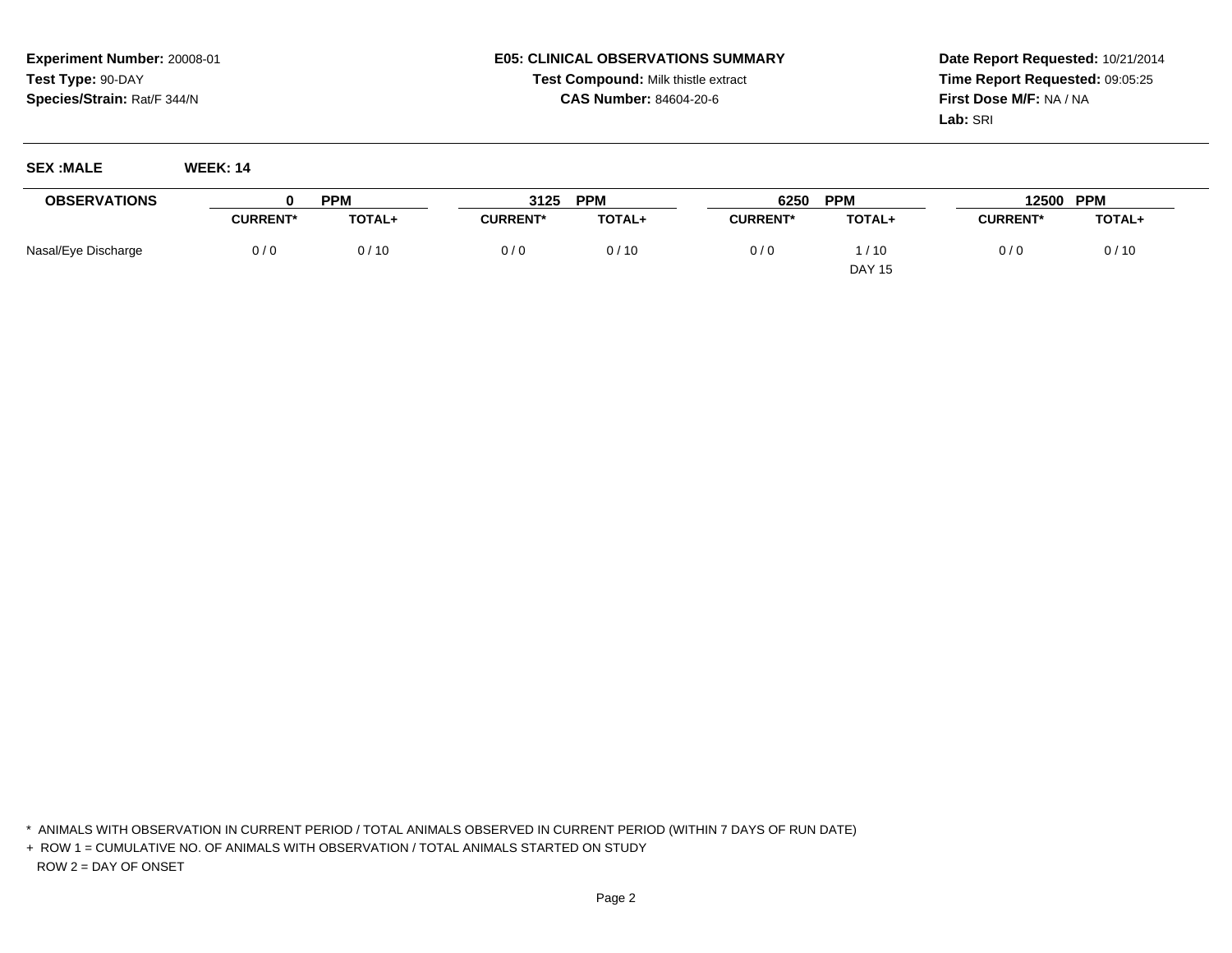# **E05: CLINICAL OBSERVATIONS SUMMARYTest Compound:** Milk thistle extract**CAS Number:** 84604-20-6

**Date Report Requested:** 10/21/2014**Time Report Requested:** 09:05:25**First Dose M/F:** NA / NA**Lab:** SRI

| <b>SEX:MALE</b>     | <b>WEEK: 14</b> |            |                 |           |
|---------------------|-----------------|------------|-----------------|-----------|
| <b>OBSERVATIONS</b> | 25000           | <b>PPM</b> |                 | 50000 PPM |
|                     | <b>CURRENT*</b> | TOTAL+     | <b>CURRENT*</b> | TOTAL+    |
| Nasal/Eye Discharge | 0/0             | 0/10       | 0/0             | /10       |

DAY 64

\* ANIMALS WITH OBSERVATION IN CURRENT PERIOD / TOTAL ANIMALS OBSERVED IN CURRENT PERIOD (WITHIN 7 DAYS OF RUN DATE)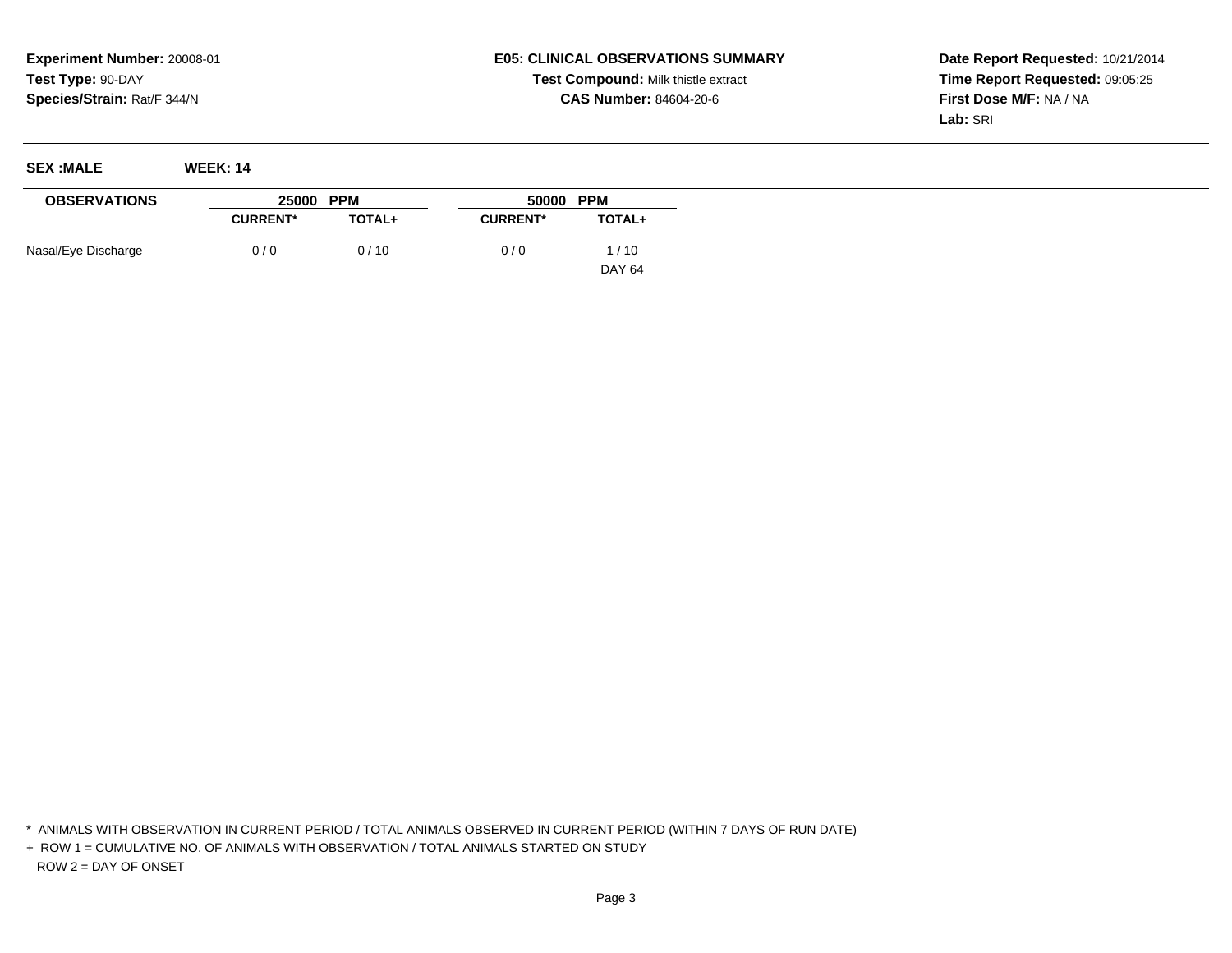**E05: CLINICAL OBSERVATIONS SUMMARYTest Compound:** Milk thistle extract**CAS Number:** 84604-20-6

\*\*\*END OF MALE DATA\*\*\*

**Date Report Requested:** 10/21/2014**Time Report Requested:** 09:05:25**First Dose M/F:** NA / NA**Lab:** SRI

\* ANIMALS WITH OBSERVATION IN CURRENT PERIOD / TOTAL ANIMALS OBSERVED IN CURRENT PERIOD (WITHIN 7 DAYS OF RUN DATE)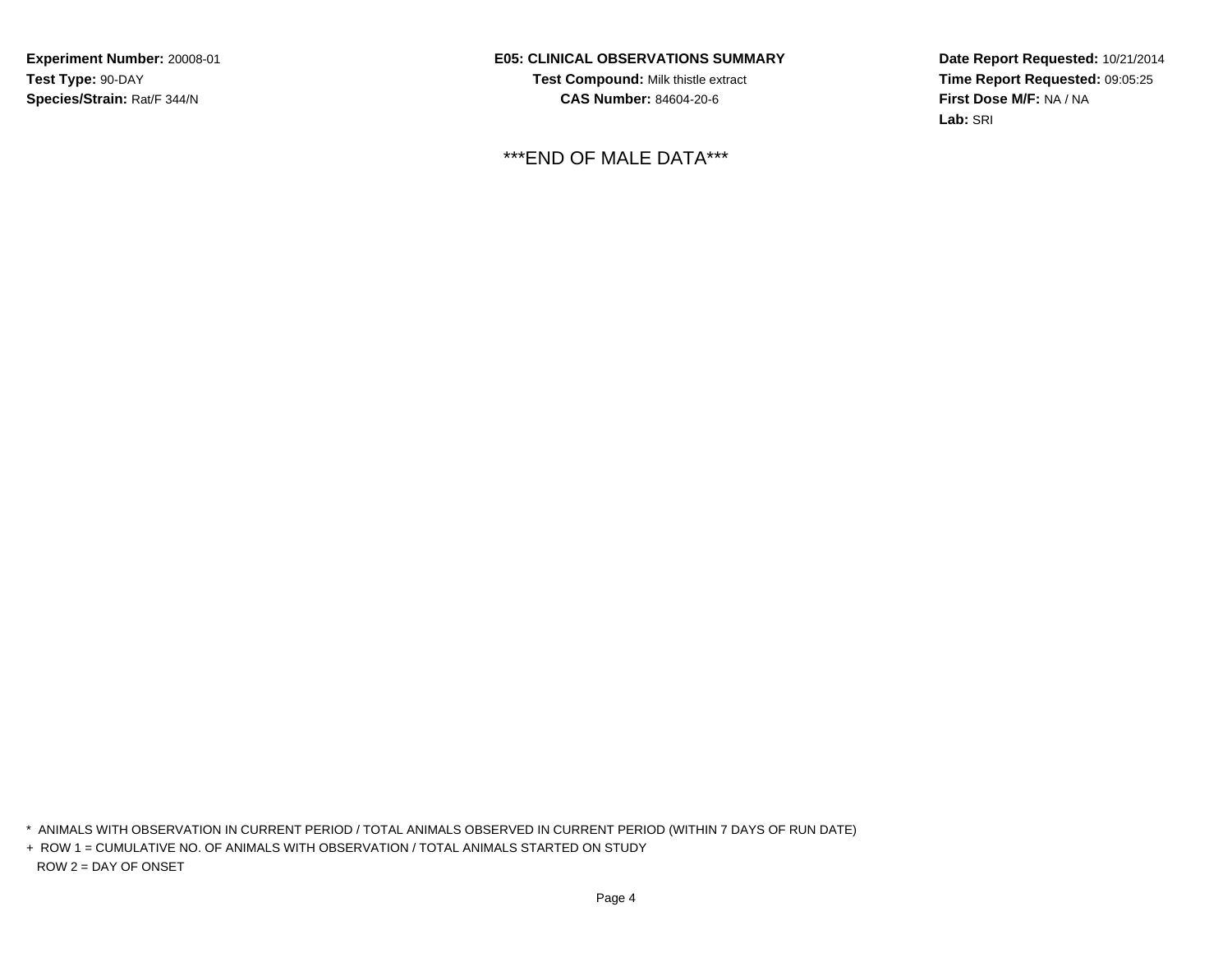#### **E05: CLINICAL OBSERVATIONS SUMMARYTest Compound:** Milk thistle extract**CAS Number:** 84604-20-6

**Date Report Requested:** 10/21/2014**Time Report Requested:** 09:05:25**First Dose M/F:** NA / NA**Lab:** SRI

**SEX :FEMALE WEEK: 14**

| <b>OBSERVATIONS</b> |                 | <b>PPN</b>    | 3125            | <b>PPM</b>    | 6250            | <b>PPM</b>    | 12500           | <b>PPM</b>    |
|---------------------|-----------------|---------------|-----------------|---------------|-----------------|---------------|-----------------|---------------|
|                     | <b>CURRENT*</b> | <b>TOTAL+</b> | <b>CURRENT*</b> | TOTAL+        | <b>CURRENT*</b> | <b>TOTAL+</b> | <b>CURRENT*</b> | <b>TOTAL+</b> |
| Nasal/Eye Discharge | 0/0             | 0/10          | 0/0             | /10           | 0/0             | / 10          | 0/0             | 0/10          |
|                     |                 |               |                 | <b>DAY 79</b> |                 | <b>DAY 58</b> |                 |               |

\* ANIMALS WITH OBSERVATION IN CURRENT PERIOD / TOTAL ANIMALS OBSERVED IN CURRENT PERIOD (WITHIN 7 DAYS OF RUN DATE)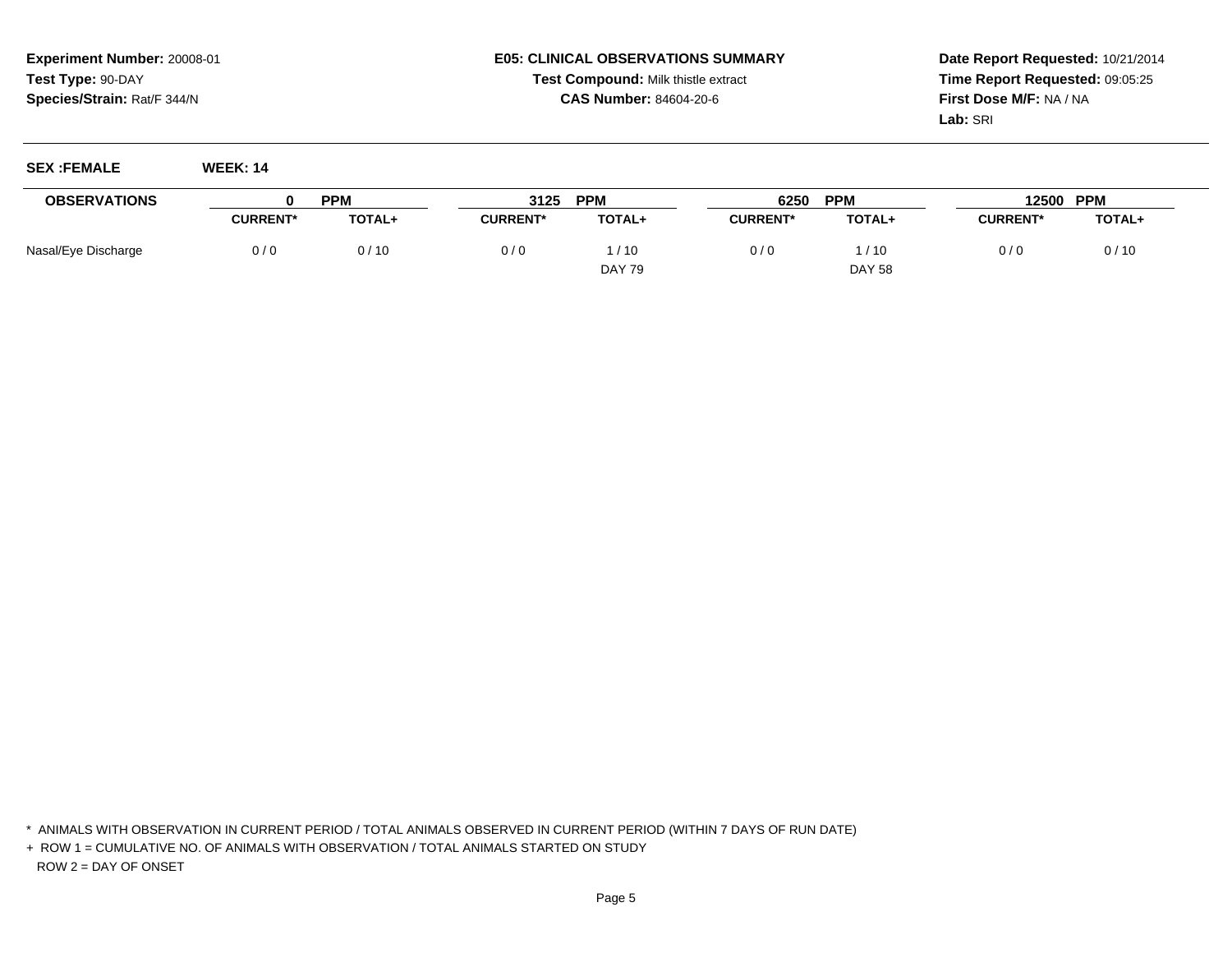### **E05: CLINICAL OBSERVATIONS SUMMARYTest Compound:** Milk thistle extract**CAS Number:** 84604-20-6

**Date Report Requested:** 10/21/2014**Time Report Requested:** 09:05:25**First Dose M/F:** NA / NA**Lab:** SRI

| <b>SEX :FEMALE</b>  | <b>WEEK: 14</b> |               |                 |        |
|---------------------|-----------------|---------------|-----------------|--------|
| <b>OBSERVATIONS</b> | 25000 PPM       |               | 50000 PPM       |        |
|                     | <b>CURRENT*</b> | TOTAL+        | <b>CURRENT*</b> | TOTAL+ |
| Nasal/Eye Discharge | 0/0             | 1/10          | 0/0             | 0/10   |
|                     |                 | <b>DAY 72</b> |                 |        |

\* ANIMALS WITH OBSERVATION IN CURRENT PERIOD / TOTAL ANIMALS OBSERVED IN CURRENT PERIOD (WITHIN 7 DAYS OF RUN DATE)